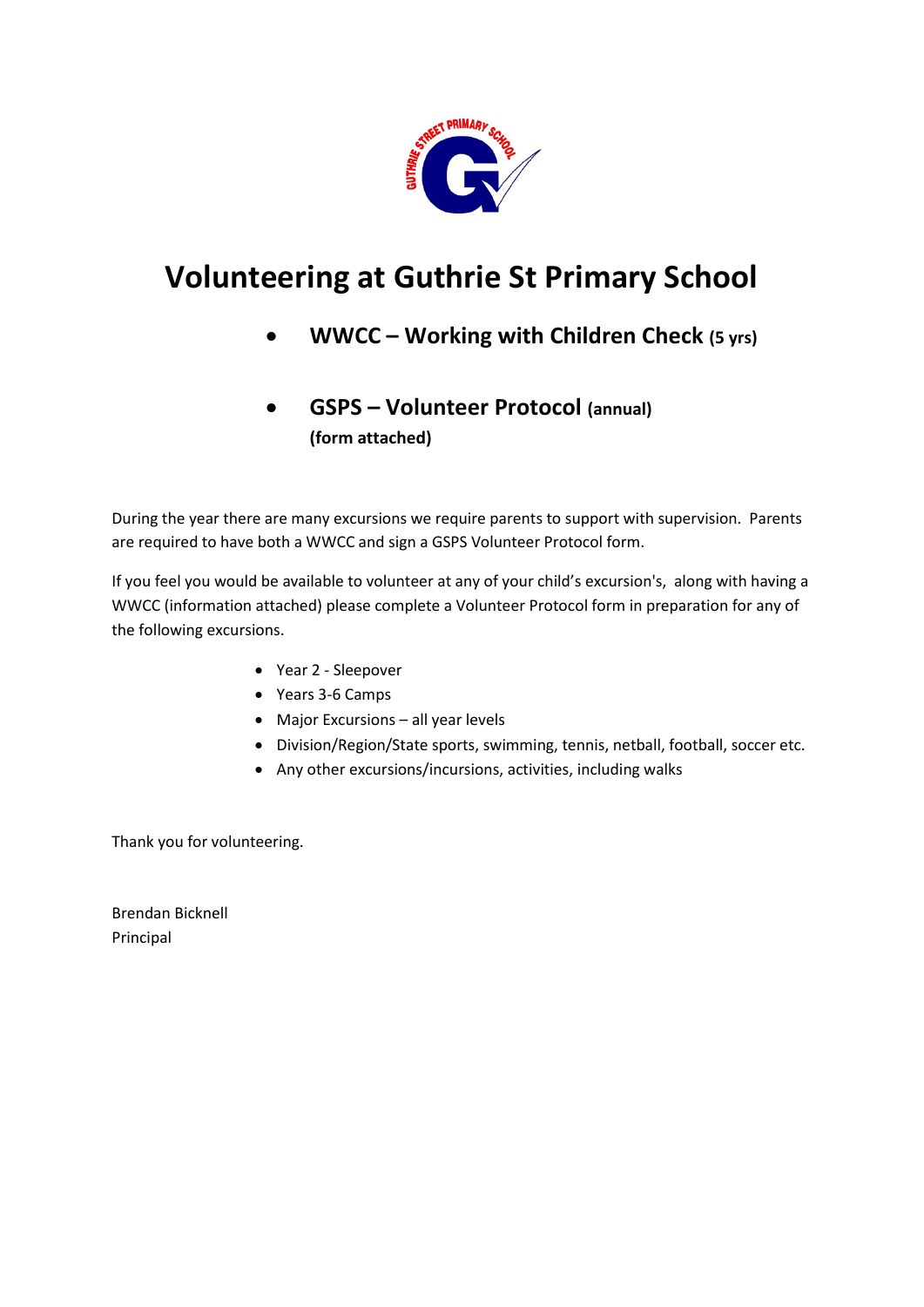### **WWC (Working with Children) Check - Parents / Volunteers**

During excursions such as a major excursion to Melbourne, Bendigo, Ballarat etc. Camps and Sleepovers or any other activity (including walks) you may be asked to supervise a small number of children (5 or less) and consequently we are mandated to ask that you apply for a Working With Children Check (WWC Check.)

The Victorian State Government is committed to a whole government and community approach to safeguarding children in Victoria. As part of this approach, the Victorian Government has introduced a checking system that affects parents/guardians / carers who volunteer to assist with school programs / activities. The WWC Check helps to protect children from sexual or physical harm by checking a person's criminal history for serious sexual, violence or drug offences.

The check is conducted at no cost for volunteers. You can **only** apply on-line for a WWC Check www.workingwithchildren.vic.gov.au.

### **You must apply at least 10 days prior to the excursion to be eligible to attend as office staff need to 'Check Status' online for your WWC Check approval prior to a card being issued.**

When you lodge your application, Australia Post will verify and issue to you your application receipt to prove you have applied for a WWC Check. While your application is being processed, the Act allows you to commence or continue to perform child related work provided the person's status to work has been approved.

We are directed that if we do not receive a copy of your application, status verified, copy of your card we are unable to allow you to supervise on any excursion.

Office staff will 'Check Status' on-line prior to the excursion. *Hence you need to apply for a WWC Check 10 days prior to the excursion to be eligible to attend.*

Further information can be obtained by visiting [www.workingwithchildren.](http://www.workingwithchildren/)vic.gov.au

Thank you for volunteering.

Guthrie St Primary School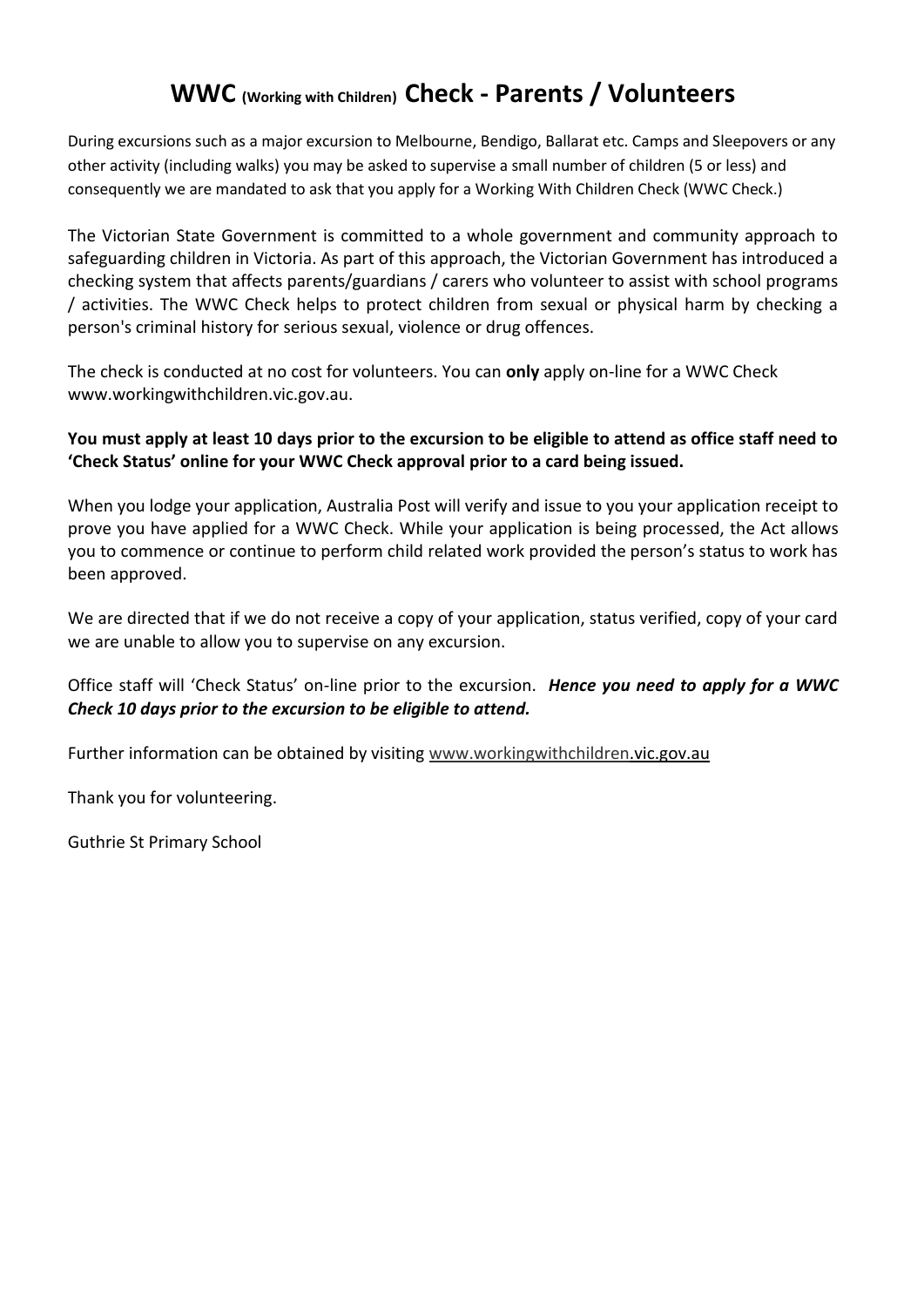

## GUTHRIE STREET PRIMARY SCHOOL VOLUNTEER PROTOCOLS

#### *INTRODUCTION*

Volunteer help both in class and with activities such as excursions, camps, special event days and sporting teams is highly valued at Guthrie Street Primary School (GSPS). We realise that we would be unable to provide quality experiences for the students without the involvement of volunteers. At GSPS we aim to ensure that students benefit from as much help and support as possible, and are provided, at the same time, with the best possible safety and care.

#### *DEFINITION*

The term "volunteer" includes parent/guardian helpers as well as other unpaid personnel who assist with the delivery of the school program.

#### *SCOPE*

Under this Protocol, individuals wishing to volunteer at GSPS will need to sign the attached agreement acknowledging that they will behave in accordance with the protocols outlined below. The agreement needs to be signed annually.

A signed agreement will be required to volunteer at GSPS for the following activities:

- **Excursions**
- Camps
- Classroom assistance where it has been requested by the teacher
- Sport coaching
- Other activities as determined by the Principal Class

A signed agreement is not required from volunteers for activities such as:

- Working with the Parent's Association on activities such as Mother's and Father's Day stalls or Hot Dog days
- Helping with morning reading.

Whilst a signed agreement is not required for these activities, volunteers should be mindful that their presence at school sets an example to the students and behaviour should be in accordance with the protocols below.

This protocol has been approved by School Council and will be reviewed annually.

#### **DUTY OF CARE**

A duty of care applies while students are under the care of the school. This duty applies equally to school based activities and out of school activities. The same duty of care applies to employees and volunteers who volunteer their services to the school.

*Legal Responsibility: Teachers and volunteers are required to supervise students adequately. This requires not only protection from known hazards, but also protection from those that could arise (that is, those that the adult should reasonably have foreseen) and against which preventive measures could be taken.* 

The health and safety of the whole group is the responsibility of the teacher, but volunteers may be asked to take responsibility for a small group of children. To ensure the level of care is appropriate we encourage volunteers to:

- Count the children whenever they enter a new area and again as they leave it.
- Check and supervise closely children using public toilets.
- Always ensure the children are in full view.
- Raise any concern regarding the risk of an activity immediately with the teacher.
- Sports Coaches: Please do not leave the training venue until all children have been collected by their parents or care givers.

#### **WORKING WITH CHILDREN CHECK**

To ensure the safest possible environment for all students the Department of Education and Training (DET) requires any volunteers involved in supervision of school students to have completed a Working with Children Check. You can only apply on-line at www.workingwithchildren.vic.gov.au. Volunteers are not required to pay for the check, however a passport sized photo is required, which is free at Australia Post.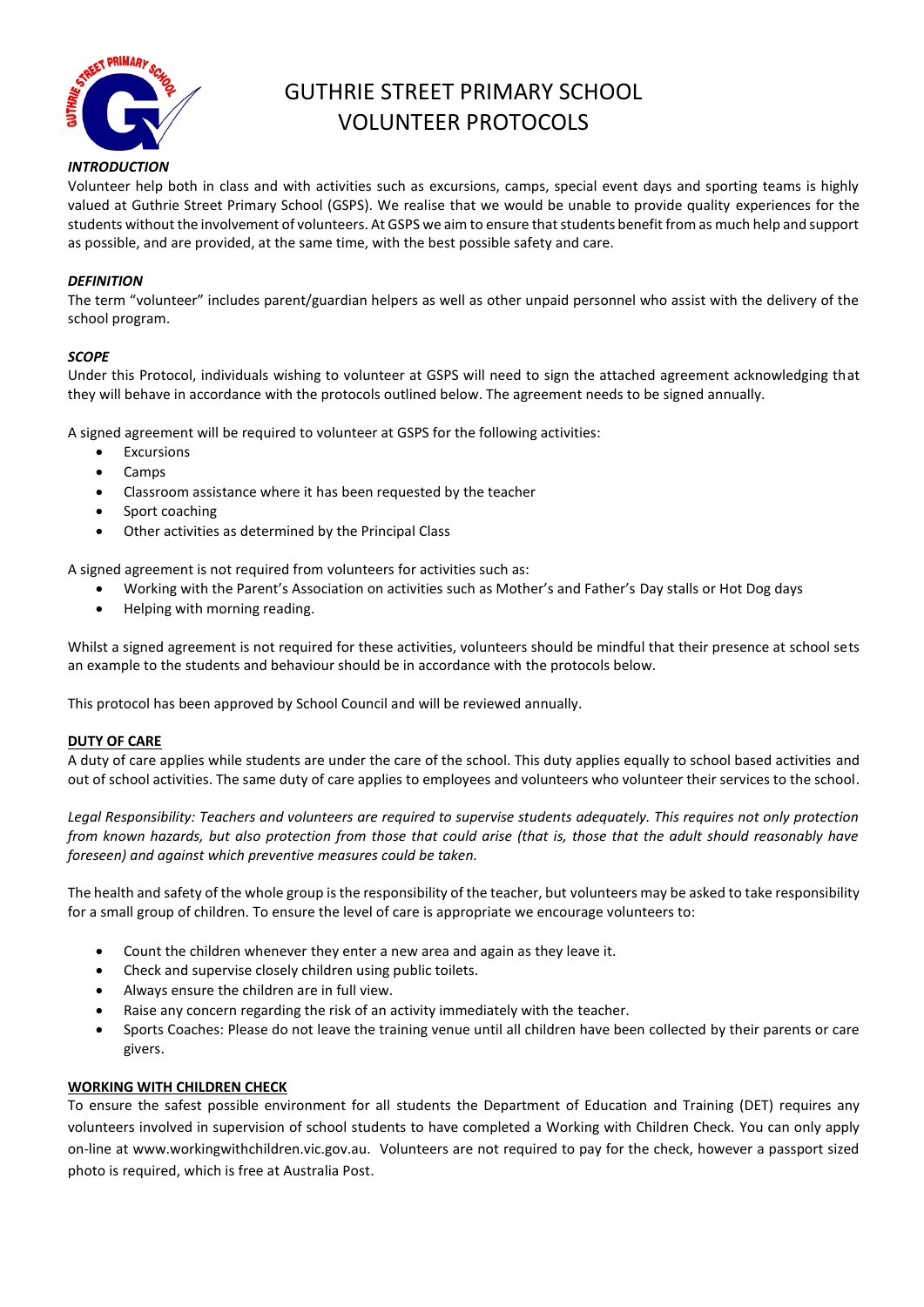#### **CONFIDENTIALITY / SOCIAL MEDIA**

The most sensitive issue around volunteers in school is confidentiality. A high level of trust is essential when working as a volunteer.

#### *Student and teacher information/photos obtained in your role as a volunteer are not to be shared.*

#### *This includes verbally sharing information in person or by phone, the uploading of content or comment to social media sites (Facebook, Twitter and any photo sharing apps.) and sharing comment in written or text form.*

If you have concern for students' progress, performance or behaviour this should be directed to the teacher.

If any student tells you information of a sensitive nature, please maintain a high level of confidentiality and report your concerns to the teacher or member of the Principal class. The school has a clear policy for dealing with these concerns.

#### **BEHAVIOUR**

The students are expected to behave appropriately and it is expected that they treat every volunteer with respect. At times some students will *"push the boundaries"* with a volunteer. If a little reminder does not elicit an immediate improvement, please refer this behaviour to the teacher. The teacher is the primary source of discipline. Behavioural sanctions or actions should not be actioned by the volunteer. The teacher will determine what course of action is to be followed in line with the Guthrie Street Social and Emotional Wellbeing Manual.

If you are involved in an activity that does not allow you to consult with a teacher regarding a student's behavior (eg weekend sport coach) then it may be appropriate to use a short time-out for a student who is not behaving in a socially acceptable manner. Any time-out should also be reported back to the teacher in charge.

#### **RESPECT FOR THE TEACHER**

Respect the guidance of the teacher at all times. The volunteer is not there to confront teachers or make a judgement on the teacher's ability [this is actioned professionally by other professionals]. By commenting to others about the teacher's actions or abilities you are acting unprofessionally and undermining the trust and relationship that a true volunteer–teacher partnership depends on. If you have a concern, address this with the teacher in a respectful and private manner.

#### **ADDITIONAL PROTOCOL POINTS**

Ensure you are clear about the expectations of your role and seek clarification if necessary.

You should not put yourself in a position where you are left with a student on your own.

Volunteers are expected to set a good example and be role models to the students.

Volunteers are expected to dress, speak and behave in a professional manner.

Volunteers need to respect every individual student - regardless of their ability, race or sex. Sarcasm, derogatory remarks, bad language or offensive comments have no place in the school program. We must always treat students with respect and without favouritism.

Physical contact or inappropriate familiarity with students is not allowed.

Volunteers must not be under the influence of alcohol or drugs when supporting the school program.

The *school is a smoke free environment* so smoking is not permitted on school premises or in sight of the students. On excursions/camps smoking breaks are not allocated and volunteers need to be aware of this prior to agreeing to help.

Medication may only be administered by a teacher.

Many of our school activities operate under tight timelines; it is very important to be punctual.

Please be aware that your presence as a parent helper may affect your child's behaviour. Prepare your child for the experience by explaining in advance that you will be involved to help all the students; the teacher is in charge and you have to do what the teacher has asked you.

#### **FINALLY**

If the Principal believes it will not be in the best interests of the school program or activity for a volunteer to be involved, the Principal will decline the offer of help/support.

The Principal will address issues that arise when volunteers do not follow the protocols outlined above. If the infringement is of a serious nature the Principal may decide to withdraw future volunteer opportunities for the person concerned.